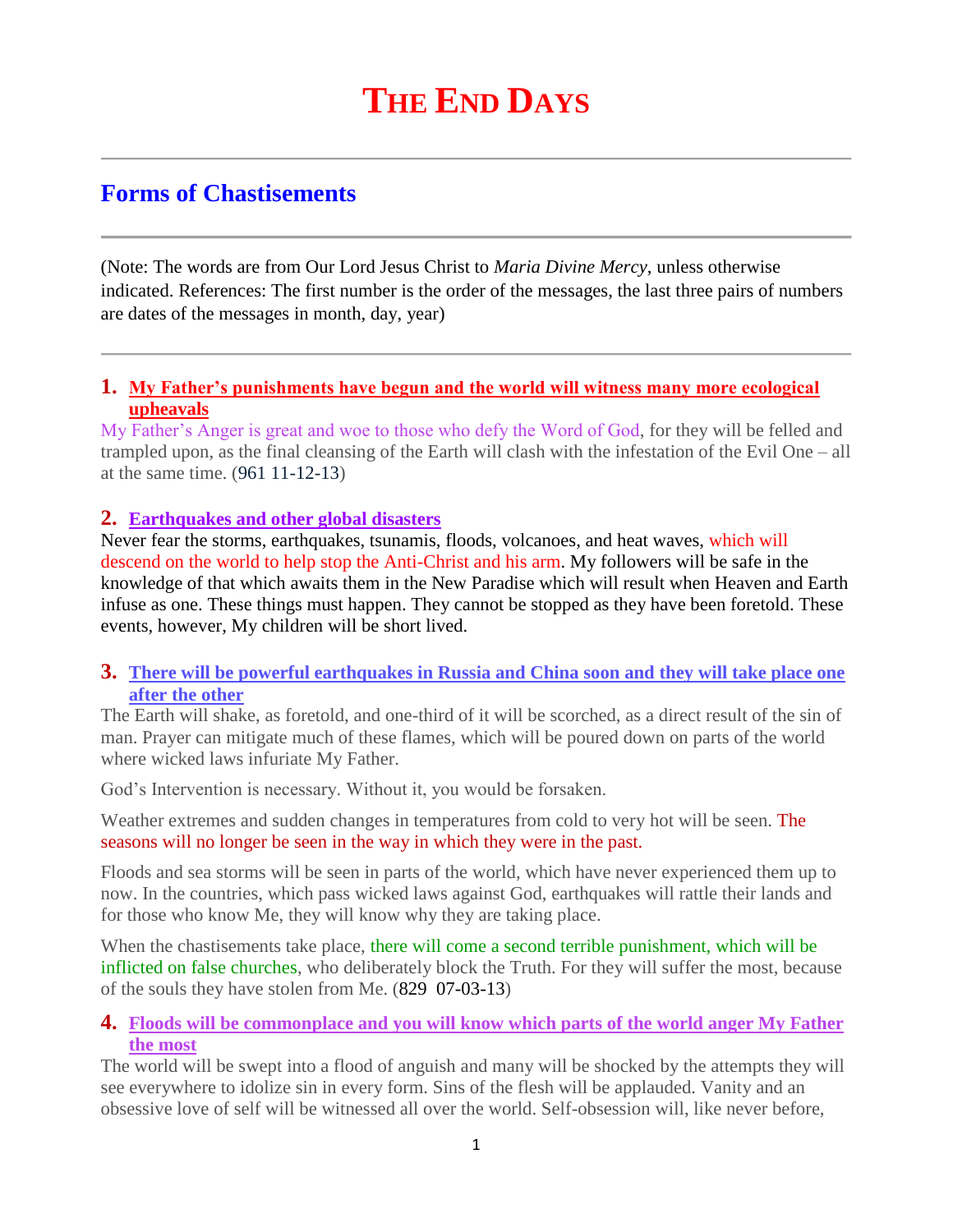seem to be an essential trait. Those who do not seek out such pleasures will be discarded and made to feel like outsiders. The sins of the Evil One will be glorified and as man finds himself sucked into this madness, the world will be shown the floods of wrath as My Father sweeps away many parts of many countries. Floods will be commonplace and you will know which parts of the world anger My Father the most, when the waters pour down in anger upon nations. All your wicked nations will experience firsthand how sins of the flesh will be punished. (870 08-12-13)

### **5. [For every evil act of war and terror, God will cast them out and strike them stone dead](http://www.thewarningsecondcoming.com/for-every-evil-act-of-war-and-terror-god-will-cast-them-out-and-strike-them-stone-dead/)**

Those who believe that they can create war and fool the world will not get much time to boast of their wicked activities. Their fate is sealed. Intervention by the Hand of God will be seen in every part of the world. For every evil act of war and terror, God will cast them out and strike them stone dead. (886 08-27-13)

### **6. [More nations are joining together and more of God's children will be governed by one](http://www.thewarningsecondcoming.com/more-nations-are-joining-together-and-more-of-gods-children-will-be-governed-by-one-body/)  [body](http://www.thewarningsecondcoming.com/more-nations-are-joining-together-and-more-of-gods-children-will-be-governed-by-one-body/)**

### **Fight laws which control your food supplies.** This, My followers, is the **time for the third Seal to be revealed**.

Although it will not be opened for some time, I tell you this so that you can try to prepare your food by growing your own and keeping foodstuffs so that they will not perish.

In time, your food will be restricted, as well as access to drinking water. This group, while weakening because of the power of your prayers, mean to starve and **poison many innocent people in an attempt to deplete the world's population.** They will fight hard to bring this about.

While they continue to inflict horror on God's children, My Eternal Father will create ecological punishments and wipe out millions of these evil people from the face of the earth. Your weather patterns will continue to change. In time, this will affect the ability to trade, so that global powers will be halted in their wicked plans.  $(401 \t 04-23-12)$ 

**7. [There will be a great deluge. You will also witness smaller floods across other countries](http://www.thewarningsecondcoming.com/there-will-be-a-great-deluge-you-will-also-witness-smaller-floods-across-all-countries/)** This period of Great Tribulation will last some time. **The wars will escalate until the big war is declared and the world will change.** The climates will all begin to change and your weather will be different, in a way, which may seem strange to you. (649 12-25-12)

### **8. [My Father's intervention has already commenced and His wrath will shake the earth](http://www.thewarningsecondcoming.com/my-fathers-intervention-has-already-commenc)**

The Hand of His Anger will cast out this evil, as He will pluck out those wicked men and destroy them. For every man slaughtered like an animal, My Father will throw the perpetrator into the fires of Hell.

Please know that, as wars escalate, the wicked amongst those dictators will be challenged. They will be weeded out and they will be dealt the Justice which they will bring down upon themselves. (686 01-30-13)

# **9. [God the Father: I will wipe out those Nations who spit in My Face](http://www.thewarningsecondcoming.com/god-the-father-i-will-wipe-out-those-nation)**

Your wars will escalate, for I will bring death to your wicked leaders. I will find you, take you, and cast you into the abyss, where the Beast will be your eternal companion. You will tear your eyes out in suffering, because of the atrocities you have committed against My children.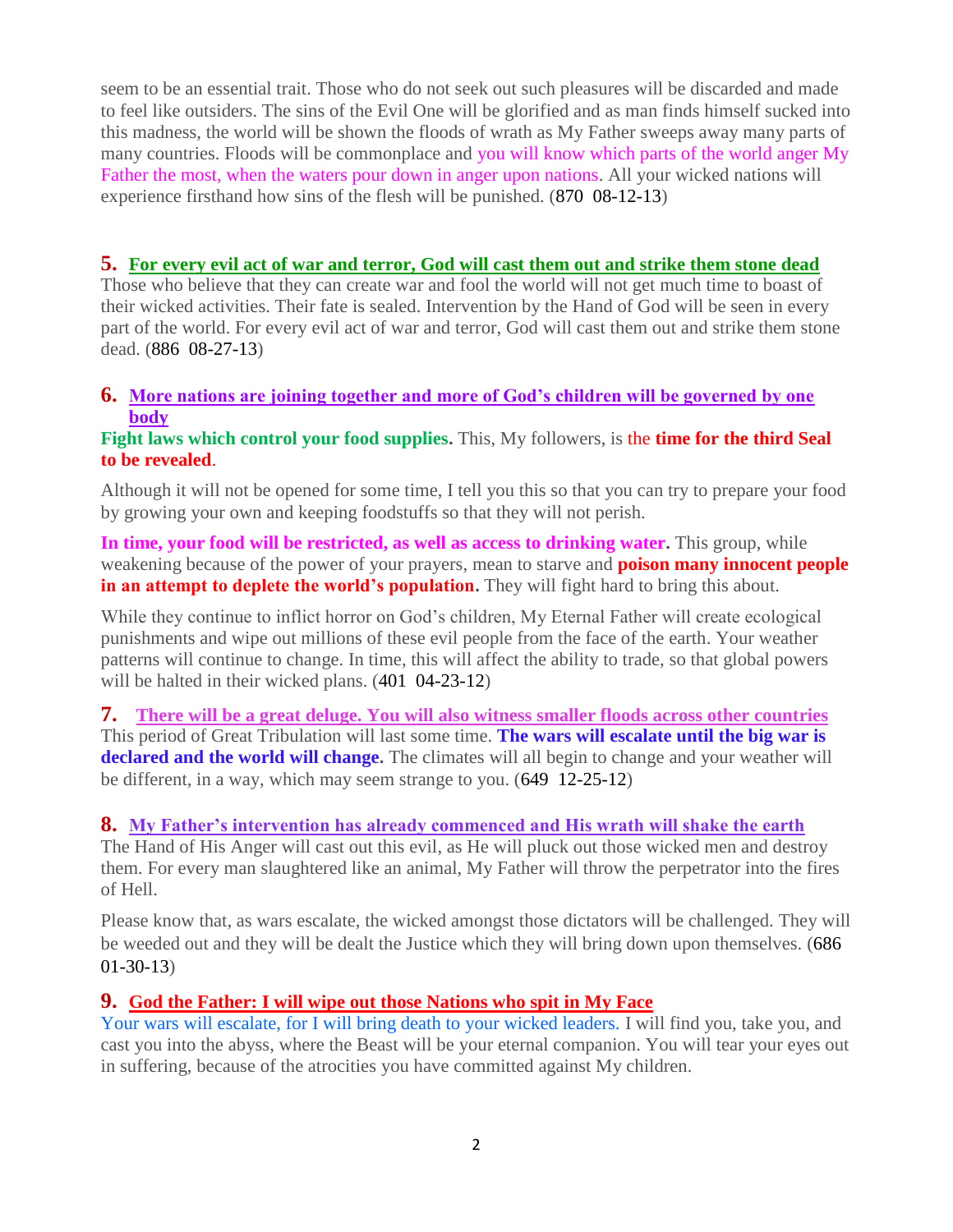It is for the sins against the innocent, whose lives you have destroyed, that My chastisement will be cast down upon you. No nation will escape this punishment and the level of My punishment will be according to the depths of the sins, to which you have lowered yourselves. (688 02-01-13)

# **10.[The Swords of Justice will fall now](http://www.thewarningsecondcoming.com/the-swords-of-justice-will-fall-now/)**

Hear Me now, My children everywhere. **The Swords of Justice will fall on those who fail to prepare adequately for The Warning…** My flames of [Divine Mercy,](http://www.thewarningsecondcoming.com/divine-mercy-chaplet/) presented to the world to give each of you a taste of what the Final Day of Judgment will be like, is going to be misinterpreted by so many of you. This great day of The Warning draws closer by the month so you must now put aside the time in preparing for My Divine Mercy... Many, many souls will find it difficult to understand what this event really means. **So many will, as a result, die of shock which saddens Me**. (99 05-30-11)

# **11. [The plague will be more widespread than AIDS](http://www.thewarningsecondcoming.com/the-plague-will-be-more-widespread-than-aids/)**

My daughter, **the beginning of a plague will soon be seen,** as My Father will cast upon the Earth a punishment on those nations who insult Him and who allow wickedness and injustice to be inflicted on poor innocent people. **This plague will be visible on the face and the sores will not be healed until the Great Chastisement is over.** The plague will be more widespread than AIDS and will be one of the first signs of the coming Chastisement. This will then be followed by a famine in one third of the Earth and will be witnessed during the reign of the Antichrist.

As the rule of the Antichrist spreads like a spider's web, so will it be matched by a series of chastisements poured over the four corners of the world by the Hand of My Father. (782 05-07-13)

# **12. [God the Father: My Great Intervention to save humanity has commenced and the speed](http://www.thewarningsecondcoming.com/god-the-father-my-great-intervention-to-save-humanity-has-commenced-and-the-speed-of-my-actions-will-be-evident-to-all/)  [of My actions will be evident to all](http://www.thewarningsecondcoming.com/god-the-father-my-great-intervention-to-save-humanity-has-commenced-and-the-speed-of-my-actions-will-be-evident-to-all/)**

The Spirit of God is being poured over the Earth in a way in which it has not been done before. The miracles, permitted by Me, your Almighty Father, will be widespread and talked about. These will bring about more conversion. Then, just as the Spirit of My Love spreads, the actions by the evil one and his cohorts will increase.

My Hand will stop the evil actions of those who try to inflict war, disease, murder and abortion upon My children. My Hand will fall also on those who torment the loyal followers of My beloved Son and those who try to abolish His Presence in the Holy Eucharist. (788 05-15-13)

# **13. [The rains, the floods and the destruction of crops to come will be the result of a](http://www.thewarningsecondcoming.com/the-rains-the-floods-and-the-destruction-of-crops-to-come-will-be-the-result-of-a-chastisement-from-heaven/)  [chastisement from Heaven](http://www.thewarningsecondcoming.com/the-rains-the-floods-and-the-destruction-of-crops-to-come-will-be-the-result-of-a-chastisement-from-heaven/)**

The valleys of tears will spring up everywhere and it will be blamed on climate change and global warming. But this is not so. So many people in the world do not believe in God. They do not honor me, His Beloved Son. Instead, they are consumed with an obsessive passion for false gods.

What do I mean by this? These people create heroes and idols in the world of TV, fashion, music and sport. **They then elevate them into human idols and they pay homage to them.** They then idolize them in ways which damage not only themselves but the person they have elevated. They believe that these idols are sacred and do all they can to copy their lifestyles, their way of dressing, their personalities and even their physical appearance. **It amounts to paganism.**

# **Their hearts have turned to stone.**

They do not love God. Instead they have fallen under the spell of Satan who has placed these beliefs and thoughts in their minds. There is no respect for the human body. The body is created by God and, as such, is a temple designed in which the presence of God should reside. When Satan tempts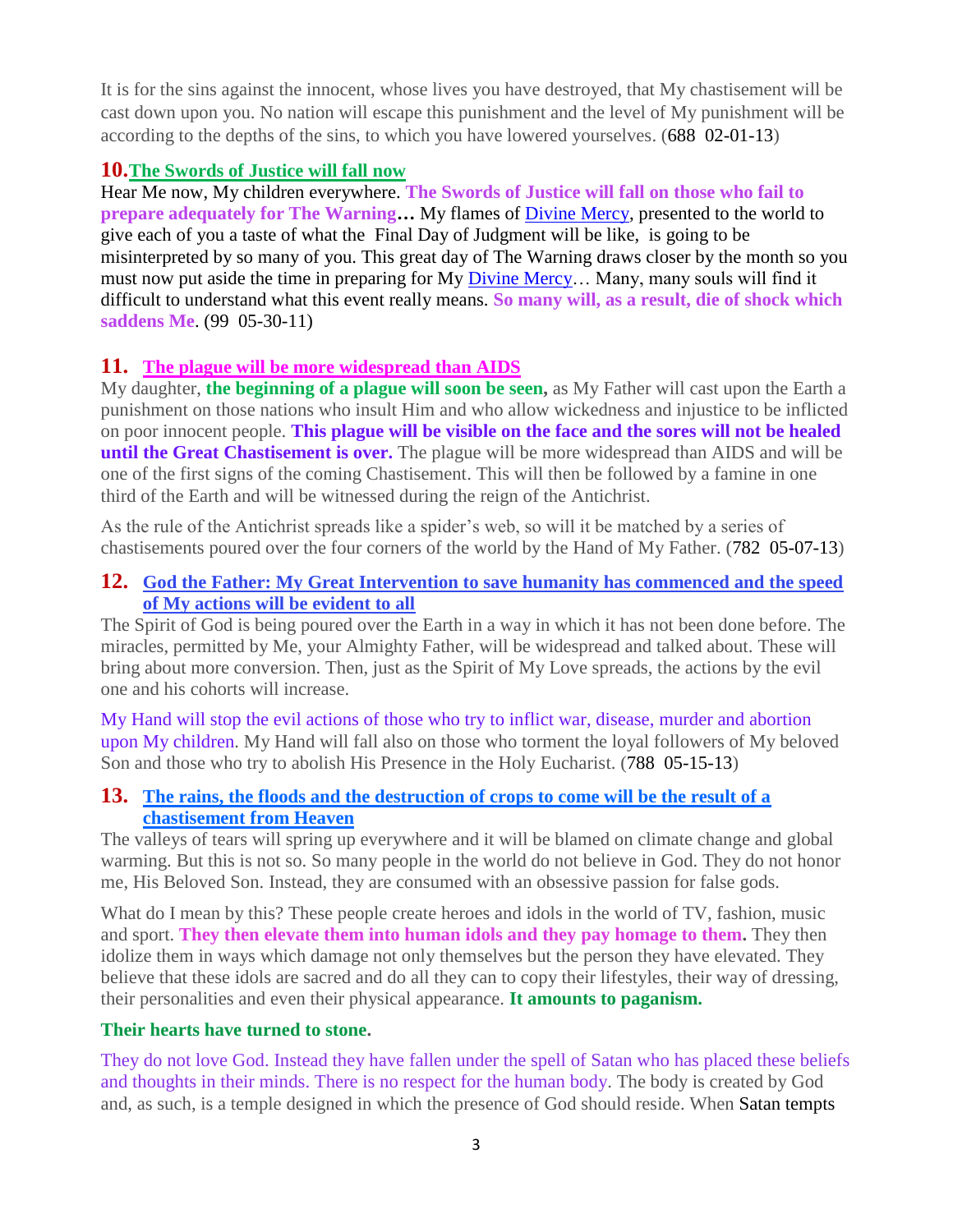humanity he focuses on the body and the pleasure it seeks through the senses. This is why mankind now loves his own body to such an extent and he places it on a pedestal.

They way in which women, in particular, change their bodies and present it to the world in immoral ways disgusts Me. Their love of self is one of the greatest sins of pride… For every sin you are guilty of, the part of the body used when committing the sin, will be burned and purified in Purgatory. If in mortal sin you will feel the pain of the fire tearing through that part of your body used to commit the sin for eternity. There will be no end to this torment.

Only the Truth can save them now. They are being given the Book of Truth but will they listen? Satan and his fallen angels will do everything to ensure that they don't. It will be only be when the chastisements are showered down from the heavens that they will have to discard their empty useless and disgusting habits. For they will be too busy trying to survive and put bread in their mouths. (512 08-11-12)

## **14. [The billions of souls already in Hell are those who rejected Me shamelessly during their](http://www.thewarningsecondcoming.com/the-billions-of-souls-already-in-hell-are-those-who-rejected-me-shamelessly-during-their-life/)  [life](http://www.thewarningsecondcoming.com/the-billions-of-souls-already-in-hell-are-those-who-rejected-me-shamelessly-during-their-life/)**

Many were smart, intelligent people, in positions of influence in the world, who went to great lengths to ensure that the Word of God was not heard. Many were responsible for ordering the murder of thousands of innocent people. They executed God's children without one ounce of remorse in their hearts. They performed vile acts, involving sexual perversities, which are offensive to God and detested by Him… Many, caused persecution against God's Churches through secular activities, and in some cases, joined the enemy in black masses, where they worshipped the Beast. These are the souls you are saving, My daughter. Those with blackened souls and hearts of stone.

There are ten times more souls in Hell than in Purgatory. The billions of souls in Hell, all in different levels, outnumber those in Heaven by thirty-three for every single soul. (583 10-20-12)

**15. [It will be by their hand that lightning, earthquakes and tsunamis will strike the earth](http://www.thewarningsecondcoming.com/it-will-be-by-their-hand-that-lightening-earthquakes-and-tsunamis-will-strike-the-earth/) They will say, using human reasoning and scientific evaluation, that God is just a figment of man's imagination.** This preaching is no accident, for it is a well-planned and coordinated campaign plotted by these atheists whose allegiance is to the Evil One. Their hearts, minds and souls have been stolen by Satan, who uses their pride of human intellect to arrogantly proclaim lies to block the Truth. (592 10-27-12).

Requests to save sinners will be answered. (593 10-28-12)

**16. [His great chastisements, of a magnitude never witnessed in the world, before now, can be](http://www.thewarningsecondcoming.com/his-great-chastisements-of-a-magnitude-never-witnessed-in-the-world-before-now-can-be-mitigated/)  [mitigated](http://www.thewarningsecondcoming.com/his-great-chastisements-of-a-magnitude-never-witnessed-in-the-world-before-now-can-be-mitigated/)**

Nevertheless, they will continue until mankind accepts the Truth. The Day of the Lord, the Day of the Second Coming, is drawing close, although many events must take place first. (594 10-29-12)

### **17. [One third of the earth will be destroyed as the angels pour fire from the four corners of](http://www.thewarningsecondcoming.com/one-third-of-the-earth-will-be-destroyed-as-the-angels-pour-fire-from-the-four-corners-of-the-heavens/)  [the Heavens](http://www.thewarningsecondcoming.com/one-third-of-the-earth-will-be-destroyed-as-the-angels-pour-fire-from-the-four-corners-of-the-heavens/)**

Know now that changes have already begun as prophesied where the crops will no longer yield their fruit as before and when the seasons will no longer be the same. These changes are by the Hand of My Eternal Father as He brings in new laws of the earth which no man will fail to notice. Nothing in the world governed by the laws of nature will remain as they once did. The seas will rise, the waters will pour, the earth will shake and the soil will become barren.

**My Father will impose a great chastisement to stop the spread of sin which is a source of great sorrow for Him.** Those nations which defy His Laws will suffer much. They will soon understand that their sins will no longer be tolerated and they will be punished. Their punishment is to prevent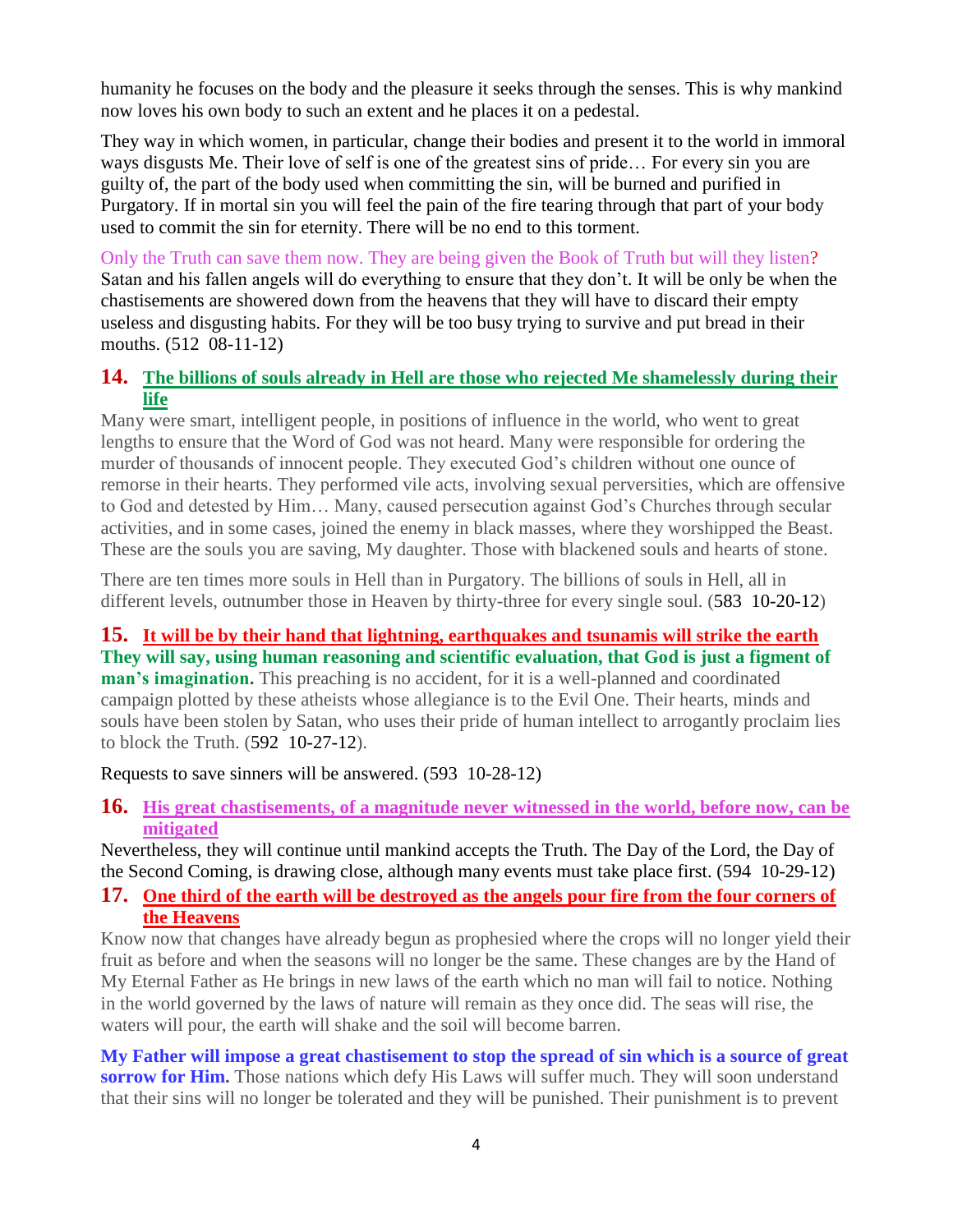them from infesting other souls and unless they change their wicked ways they will be forced to do so through divine intervention.

Leaders who follow the Anti-Christ will not escape the Eye of My Father and they will be destroyed. My Father punishes those who lead wicked governments now in order to salvage His children from their wicked grasp. He will not stand back and watch as these leaders, who follow the Anti-Christ who remains hidden at this time, destroy His children. One third of the earth will be destroyed as the angels pour fire from the four corners of the Heavens.

The Seal of the Living God will protect each and every one of you.

It is because of the love My Father has for all of His children that he must chastise them for if He doesn't, they will march forward, unwittingly, towards the gates of Hell. (475 07-06-12)

### **18. [It is the sin of abortion which will be the downfall of many nations and for this they will](http://www.thewarningsecondcoming.com/it-is-the-sin-of-abortion-which-will-be-the-downfall-of-many-nations-and-for-this-they-will-be-punished-severely/)  [be punished severely](http://www.thewarningsecondcoming.com/it-is-the-sin-of-abortion-which-will-be-the-downfall-of-many-nations-and-for-this-they-will-be-punished-severely/)**

No one will kill a child of God and avoid severe punishment. The anger of My Father will be witnessed by those nations, who have legalized abortion, during the Chastisement. They will be wiped out and no compassion shown to them just as they showed no remorse for this mortal sin when they condoned the killing of God's children in the womb.

Thou shalt not kill also applies to those aggressive armies who march into lands which do not belong to them, in order to control. It applies to armies who shoot and kill innocent souls. All of this is murder. It is against the law of My Father.

Other sins such as greed, lust, speaking ill of others, cheating people out of what is rightfully theirs, revenge and slander, all lead to all other sins. They become acceptable in your world today because your greatest love is for yourselves. The lie, which you have been forced to swallow by your false teachers, self-gratification, is your path to sin.

To enter Paradise, you must be free from sin. To become free from sin, you must repent. To repent, you must first of all accept the Ten Commandments. Then you must show true remorse. True remorse can only be felt by those who humble themselves before Me. Only then can sin be forgiven. Only then are souls fit to enter My Father's Kingdom. (499 07-29-12)

**19. [God the Father: World to undergo a Chastisement –](http://www.thewarningsecondcoming.com/god-the-father-world-to-undergo-a-chastisement-my-intervention-is-necessary/) My intervention is necessary** My daughter, the world is about to undergo a chastisement as a result of the terrible sin being waged by mankind. While much of this chastisement has been averted, **My hand will fall now on the wickedness which is being perpetrated in every corner.**

**I am the God of all Creation, and I will not sit back and watch My children destroy each other.**

My daughter, there is a wicked plan to destroy much of humanity through war. **These wars are not accidental.** Have you seen how many are taking place, in so many nations, everywhere? This is **by the hand of the Anti-Christ who awaits his moment of glory on earth patiently.** He, when nations are on their knees, will march in and **create a false peace of his own devious making.** This will be a mask of deceit. **My punishment will be unleashed on those nations who partake in this great deception to control the world through the seizure of nations. If I do not stop what is happening, then much of mankind will be destroyed. (**325 02-04-12**)**

### **20. [Weather will begin to show strange signs](http://www.thewarningsecondcoming.com/weather-will-begin-to-show-strange-signs/)**

My dearly beloved daughter, the weather will begin to show strange signs as the earth moves to a new state in preparation for my **Act of Divine mercy** as I come to save you all once more.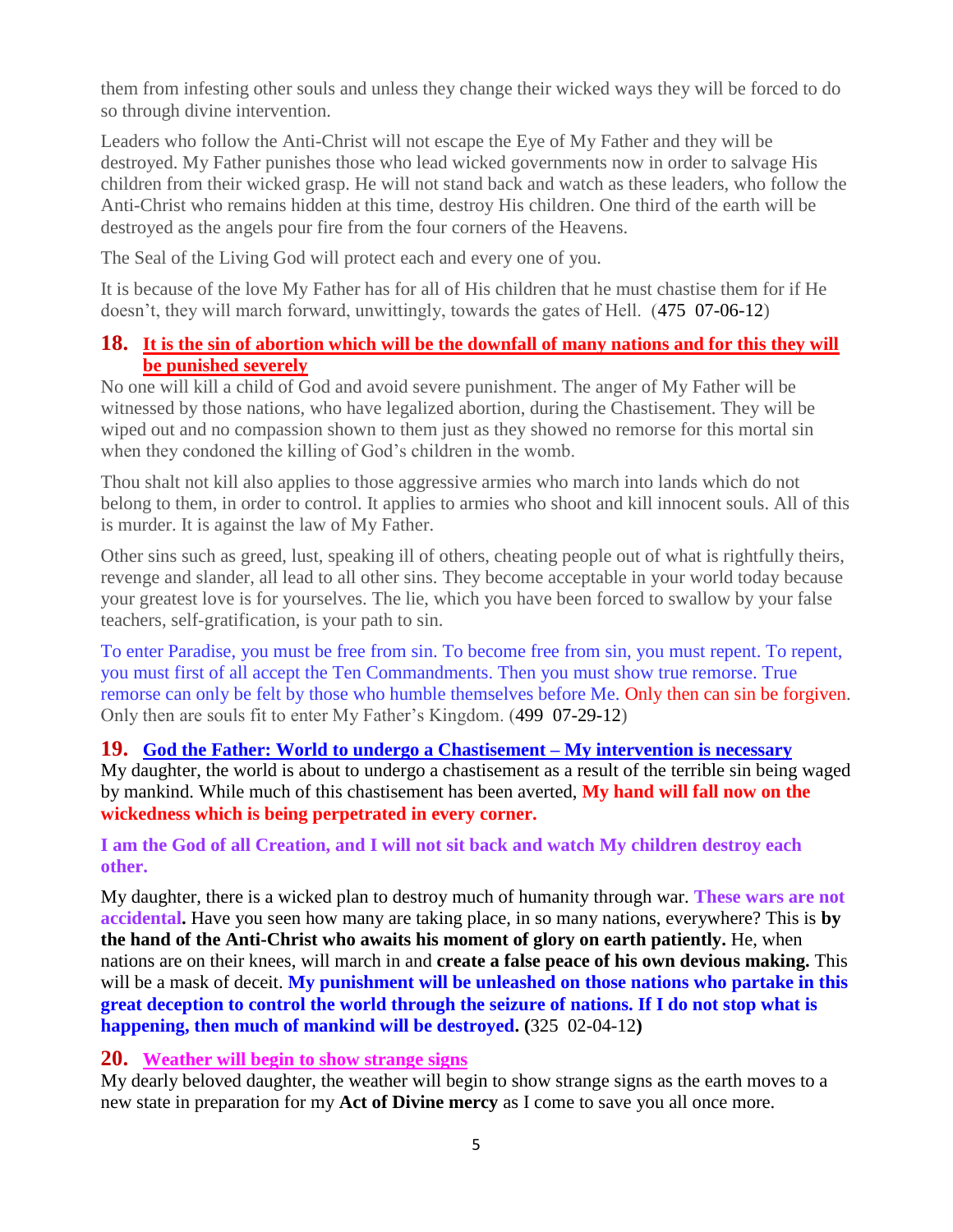#### **Hatred is intensifying in every nation. Discontent is felt everywhere**. **Love of one another is**

**weak,** while love of self becomes not only tolerated but is deemed essential in order to be accepted in today's world.

I will wipe out hatred. I will stamp on man's plans to inflict terror on his brother. I will wipe out the arrogance in your souls. All sin will be revealed to you as it appears in its raw ugliness in My eyes. (238 11-02-11)

### **21. Virgin Mary: Chastisement to take place**

**The hand of My Heavenly Father is ready to fall in chastisement now** in certain parts of the world. **Those nations planning a terrible atrocity to kill nations will be punished severely.** I cannot hold back the hand of My Father such is the breadth of His anger.

Pray for those who face this severe punishment. Pray for their souls. **Their actions must be stopped or they will wipe out the lives of millions** of my poor children. Their evil actions cannot be allowed; yet they will aim to cause terrible destruction on those other nations they see as being their enemies. (259 12-01-11)

#### **22. The Great Chastisement**

When this, The Great Warning takes place, you will be given a chance to change your lives for the better. When the truth of My existence is revealed, then conversion will be widespread. Then, and only then, after The Warning takes place will the world be given a chance to withstand the great chastisement which will follow **if sinners do not repent in their multitudes**. For then the **hand of My Father will fall everywhere** on those who refuse to hear the truth – those who turn their back on love, love for Me and your brothers and sisters… A great chastisement, the likes of which **has not been witnessed since the time of Noah,** will be unleashed by God, the Eternal Father. (118 06-20-11)

#### **23. [Climatic Chaos will now be experienced by a number of countries. My Father is angry](http://www.thewarningsecondcoming.com/climatic-chaos-will-now-be-experienced-by-a-number-of-countries-my-father-is-angry/)**

My daughter, the world must now sit and heed Me**. Very soon they will witness a series of earthquakes and floods.** Chaos will be experienced in a number of countries through climatic catastrophes. These are the punishments cast down by My Father on mankind. Sin will be punished, My daughter, and those countries which are **guilty of promoting abortion will not escape the hand of My Father** as it will fall. Prayer has averted many such acts of punishment, yet man continues to sin and offend My Father with vile and disgusting acts by man against man including innocent children in the womb… He, My Beloved Father, will withhold much of this punishment until after The Warning. After that, despite man's conversion thereafter, man will still continue to turn back to sin. Punishments meted out are to show man how harsh My Father can be. He loves all His children but He created this world and man will simply not be allowed to destroy it. (175 08-25-11)

#### **24. [God The Father: My hand will fall with force on nations who legalize abortion](http://www.thewarningsecondcoming.com/god-the-father-my-hand-will-fall-with-force-on-nations-who-legalise-abortion/)**

The sins of abortion will be punished when **My hand will fall with force on those nations which condone this abomination**. You will not be allowed to murder my helpless creation and should your Governments continue to pass laws, condoning this cowardly practice, you will see **My anger descend with such force that you will beg for the mercy of life**. Yet, you never stop to think of taking the life of the unborn… **My punishment on countries guilty of legalizing abortion will wipe out nations.** Your countries will divide into little pieces and fall into the ocean. Your vile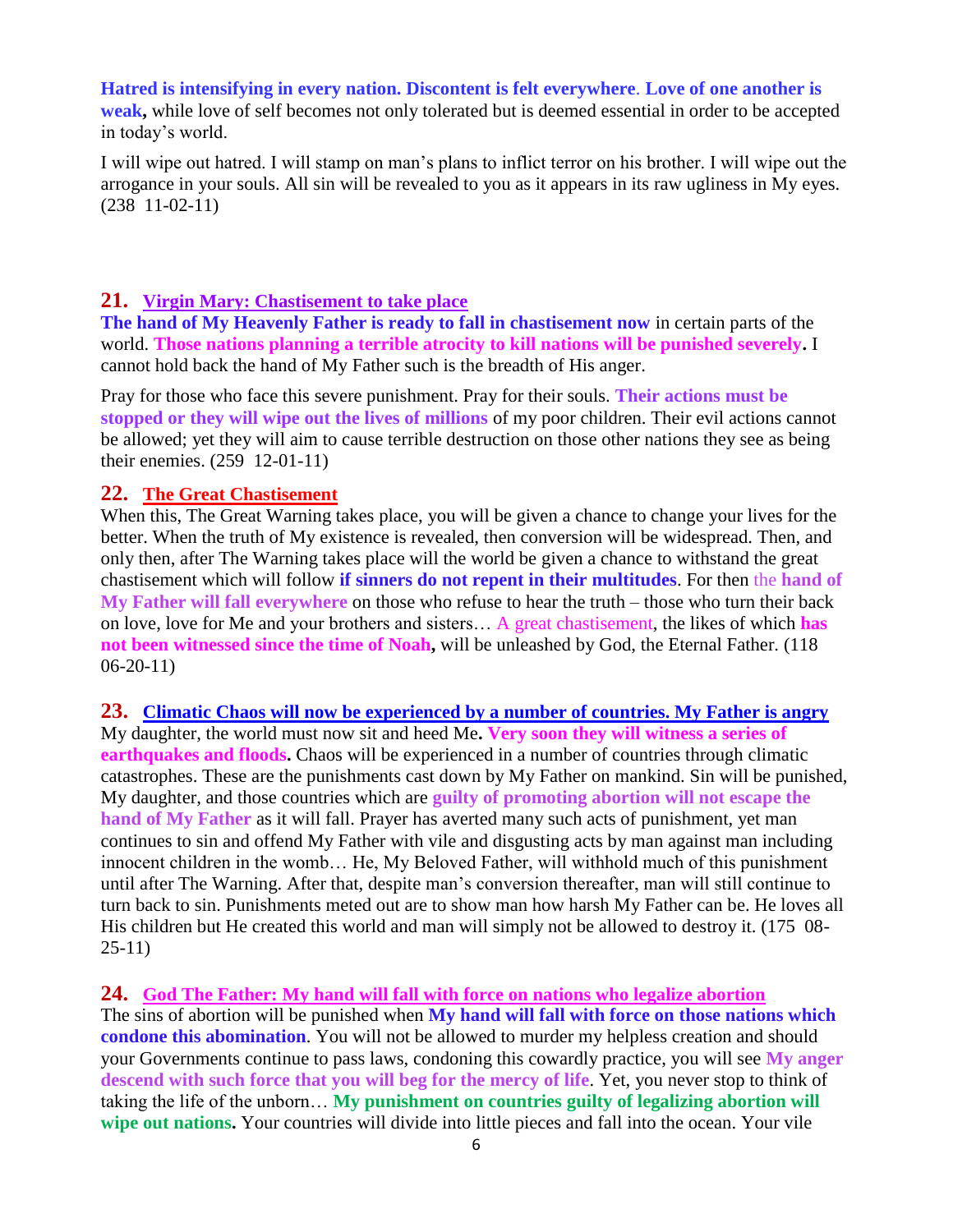clinics and hospitals where you carry out these practices will close and you, **the guilty among you, will be cast into the fires of Hell for your heinous crimes…** Heed now this, one of My most urgent warnings to the Human Race. **Take the life of My unborn and I will take yours**. **(**179 08- 29-11**)**

### **25. Global disasters to strike**

As these global disasters commence with dramatic changes in weather patterns – which have already begun in a mild form – they will be seen as the result of global warming. Yes, mankind has damaged the earth in a very ugly manner, but these disasters will have nothing to do with climate change. (29 12-20-10)

## **26. The need for cleansing to make people come closer to God**

While you live what you believe to be your exciting, fun filled and busy life spending, eating, vanity dressing and constant search for the next entertainment you are blissfully unaware of what is behind your actions … Perhaps it would be frustrating, but it is only when you are left with nothing that you will need to focus only on keeping yourself alive… Food will become more important than fun filled material goods. Then when you run out of food and go hungry you will realize that none of those former attractions matter. This is the purification now that will now take place quickly in the world. Through this purification, a form of cleansing, you will become whole again. Then and only then will you be ready to accept the truth. (37 01-02-11**)**

I have allowed My people, the innocent victims, to undergo this cleansing. It is very important that they do, because the hardships that they endure will help cleanse their souls. (25 12-07-10)

Very soon as material goods become less and harder to attain, they will see life in a deeper way. Simplicity will help open their eyes to the Truth, the Truth of what is really important. Without this purification, when My children are permitted to suffer for the sake of their souls, they cannot and will not become closer to My heart.  $(25 \t12-07-10)$ 

### **27. God acts in order to destroy Satan and his followers**

To destroy Satan and his followers, further ecological unrest will be unleashed by God in his Mercy. He will do this to prevent Satan and all his corrupt human puppets, who salivate at the prospects of the riches and glory he promises them through his psychological powers, from destroying His children. Satan instills evil thoughts and actions in souls weak enough to expose themselves to his possessive powers. Such people share common traits. They are self-centered, obsessed with worldly ambitions and wealth and are addicted to sexual deviations and power. All will end up in Hell, if they continue to follow the glorification of the Anti-Christ who is about to make himself known in the world. (69 04-19-11)

# **28. Ecological disasters are punishments from God**

My beloved daughter, tell the world that they are about to witness a number of ecological disasters now. They will occur in the most unusual and unexpected places and will be severe in their intensity. Man´s sinful behavior has brought this about. Repent, all of you ,and remember these climatic disasters will wake you up from your blind slumber and lack of faith. They are also taking place to dilute the impact of the evil group of global alliances and their wicked stupid activities. These groups under what I will term as a New World Government in waiting are planning to spring now under the leadership of the Anti-Christ. These same groups have brought about the collapse of the Banking system and will now destroy currencies everywhere. This is so that they can control you. (67 04-17-11)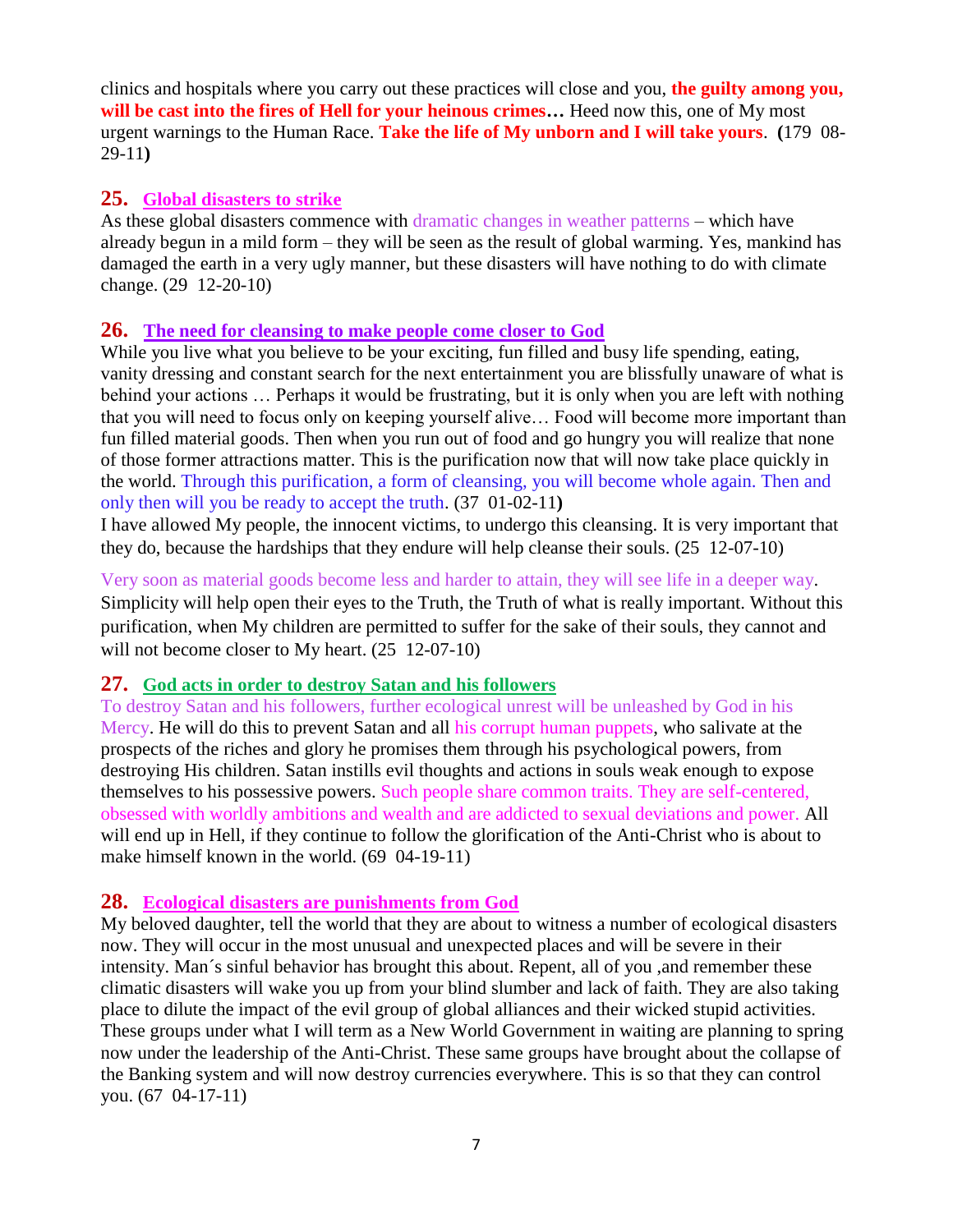## **29. [The plague will be more widespread than AIDS](http://www.thewarningsecondcoming.com/the-plague-will-be-more-widespread-than-aids/)**

My daughter, **the beginning of a plague will soon be seen,** as My Father will cast upon the Earth a punishment on those nations who insult Him and who allow wickedness and injustice to be inflicted on poor innocent people. **This plague will be visible on the face and the sores will not be healed until the Great Chastisement is over.** The plague will be more widespread than AIDS and will be one of the first signs of the coming Chastisement. This will then be followed by a famine in one third of the Earth and will be witnessed during the reign of the Antichrist.

As the rule of the Antichrist spreads like a spider's web, so will it be matched by a series of chastisements poured over the four corners of the world by the Hand of My Father. (782 05-07-13)

### **30. [God the Father: My Great Intervention to save humanity has commenced and the speed](http://www.thewarningsecondcoming.com/god-the-father-my-great-intervention-to-save-humanity-has-commenced-and-the-speed-of-my-actions-will-be-evident-to-all/)  [of My actions will be evident to all](http://www.thewarningsecondcoming.com/god-the-father-my-great-intervention-to-save-humanity-has-commenced-and-the-speed-of-my-actions-will-be-evident-to-all/)**

The Spirit of God is being poured over the Earth in a way in which it has not been done before. The miracles, permitted by Me, your Almighty Father, will be widespread and talked about. These will bring about more conversion. Then, just as the Spirit of My Love spreads, the actions by the evil one and his cohorts will increase.

My Hand will stop the evil actions of those who try to inflict war, disease, murder and abortion upon My children. My Hand will fall also on those who torment the loyal followers of My beloved Son and those who try to abolish His Presence in the Holy Eucharist. (788 05-15-13)

### **31. [God the Father: I will strike every nation according to the extent of the number of](http://www.thewarningsecondcoming.com/god-the-father-i-will-strike-every-nation-according-to-the-extent-of-the-number-of-innocents-they-have-murdered/)  [innocents they have murdered](http://www.thewarningsecondcoming.com/god-the-father-i-will-strike-every-nation-according-to-the-extent-of-the-number-of-innocents-they-have-murdered/)**

**I Am Master of life and death. No one has the authority to intervene in life or death, as only I, your Almighty Father, can intervene in either.**

**There is a plan, My daughter, by a group to destroy the growth of the world's population**. And that is through the terrible evil that is enacted through abortion. **The increase in abortion and the rapid introduction of it across the world is no accident**. It is being spread throughout every nation. Those nations who object to abortion will be pushed to one side by the Beast with the ten horns and forced to introduce this abomination.

### **By My Hand, I will cast a severe punishment upon those nations who have introduced abortion**… **The same punishment will be inflicted on those of you who dare to justify**

**euthanasia.** when you deliberately take part in the global plan to destroy life, as part of a satanic group, you are doomed. Your future has been sealed by the promise you have made to the Beast, and shortly, your alliance with the Antichrist… When you plan such genocide on such a global basis, you are carrying out the work of the Devil and for this, I will destroy you.

**The Earth will shake with such force that it will swallow you. I will strike every nation according to the extent of the number of innocents they have murdered**. **(**802 05-29-13**)**

### **32. [My Justice will befall all those who prevent the Holy Word of God from being made](http://www.thewarningsecondcoming.com/my-justice-will-befall-all-those-who-prevent-the-holy-word-of-god-from-being-made-known-in-the-world/)  [known in the world](http://www.thewarningsecondcoming.com/my-justice-will-befall-all-those-who-prevent-the-holy-word-of-god-from-being-made-known-in-the-world/)**

You who mock Me now will fret and continue to fret until the Great Day, for you will have lost Me the souls I so desire.

Those among you, who shout blasphemy against the Holy Spirit, know that before the Great Day, and as a sign to all, you will be struck down. Not one word will escape from your lips and by this deed, you will be known amongst your flock – the same flock you told to ignore these Messages, for they do not come from God.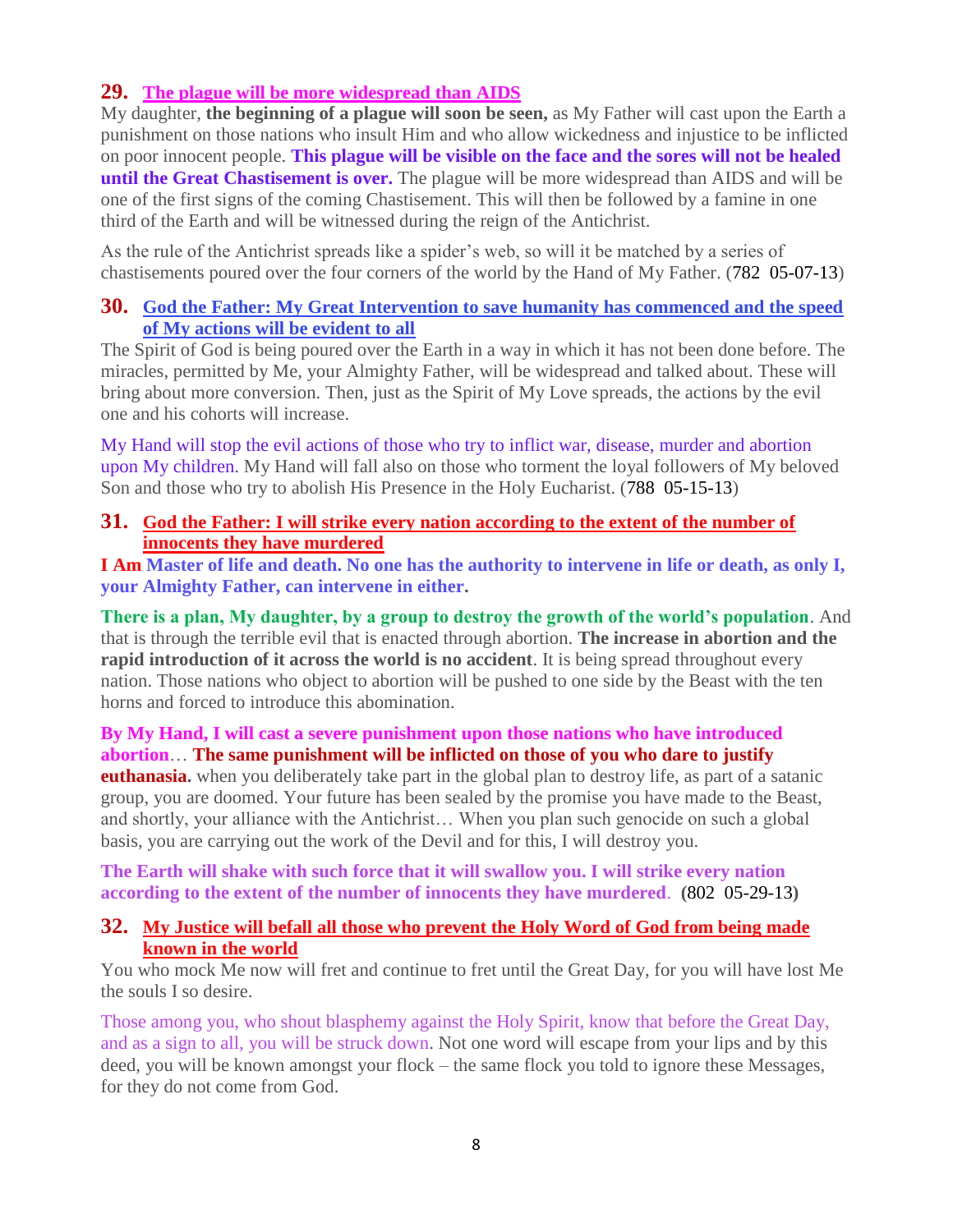My Justice will befall all those who prevent the Holy Word of God from being made known in the world. Theirs will be the worst punishment, for the pain they will experience will be worse than those in the lowest level of Purgatory. (824 06-27-13)

### **33. [There will be powerful earthquakes in Russia and China soon and they will take place](http://www.thewarningsecondcoming.com/there-will-be-powerful-earthquakes-in-russia-and-china-soon-and-they-will-take-place-one-after-the-other/)  [one after the other](http://www.thewarningsecondcoming.com/there-will-be-powerful-earthquakes-in-russia-and-china-soon-and-they-will-take-place-one-after-the-other/)**

The Earth will shake, as foretold, and one-third of it will be scorched, as a direct result of the sin of man. Prayer can mitigate much of these flames, which will be poured down on parts of the world where wicked laws infuriate My Father.

God's Intervention is necessary. Without it, you would be forsaken.

Weather extremes and sudden changes in temperatures from cold to very hot will be seen. The seasons will no longer be seen in the way in which they were in the past.

Floods and sea storms will be seen in parts of the world, which have never experienced them up to now. In the countries, which pass wicked laws against God, earthquakes will rattle their lands and for those who know Me, they will know why they are taking place.

When the chastisements take place, there will come a second terrible punishment, which will be inflicted on false churches, who deliberately block the Truth. For they will suffer the most, because of the souls they have stolen from Me. (829 07-03-13)

### **34. [This fire will also be cast down upon the enemies of the Earth and those who persecute](http://www.thewarningsecondcoming.com/this-fire-will-also-be-cast-down-upon-the-enemies-of-the-earth-and-those-who-persecute-these-two-witnesses/)  [these Two Witnesses](http://www.thewarningsecondcoming.com/this-fire-will-also-be-cast-down-upon-the-enemies-of-the-earth-and-those-who-persecute-these-two-witnesses/)**

The Seals contained within the Book of Revelation have already opened. Now that they have opened, fire will fight fire. As the fire of hatred erupts, when the Beast prepares himself, fire will be poured over the Earth by My Father. This war will not just be a spiritual one. The Earth will be rocked, split and the fire will burn it, as My Father inflicts punishments, so that He can delay the actions of the evil group. **(**883 08-24-13**)**

### **35. [For every evil act of war and terror, God will cast them out and strike them stone dead](http://www.thewarningsecondcoming.com/for-every-evil-act-of-war-and-terror-god-will-cast-them-out-and-strike-them-stone-dead/)**

Those who believe that they can create war and fool the world will not get much time to boast of their wicked activities. Their fate is sealed. Intervention by the Hand of God will be seen in every part of the world. For every evil act of war and terror, God will cast them out and strike them stone dead. (886 08-27-13)

### **36. [God the Father: If I have to destroy cities to stop evil from spreading, then I will do this](http://www.thewarningsecondcoming.com/god-the-father-if-i-have-to-destroy-cities-to-stop-evil-from-spreading-then-i-will-do-this/) Those in political positions, who control the availability of abortion, will be the first to be punished.** Await now as you will see how they will suffer for the atrocities which they condone before Me. Those groups, who plot the demise of the world's population through abortion, will die in agony by My Hand.

**Those given the responsibility of teaching My children the Truth of the Gospels will need to heed this Promise. I will raise you up when you tell the Truth, but I will throw you into the abyss, if and when you desecrate the Holy Eucharist.**

Fear My Wrath, for it will descend on you suddenly and by then it will be too late for you. **You will never see My Face. I Am giving the leaders of all those who control My Churches on Earth this final warning**. (920 09-26-13)

## **37. [My Father's punishments have begun and the world will witness many more ecological](http://www.thewarningsecondcoming.com/my-fathers-punishments-have-begun-and-the-world-will-witness-many-more-ecological-upheavals/)  [upheavals](http://www.thewarningsecondcoming.com/my-fathers-punishments-have-begun-and-the-world-will-witness-many-more-ecological-upheavals/)**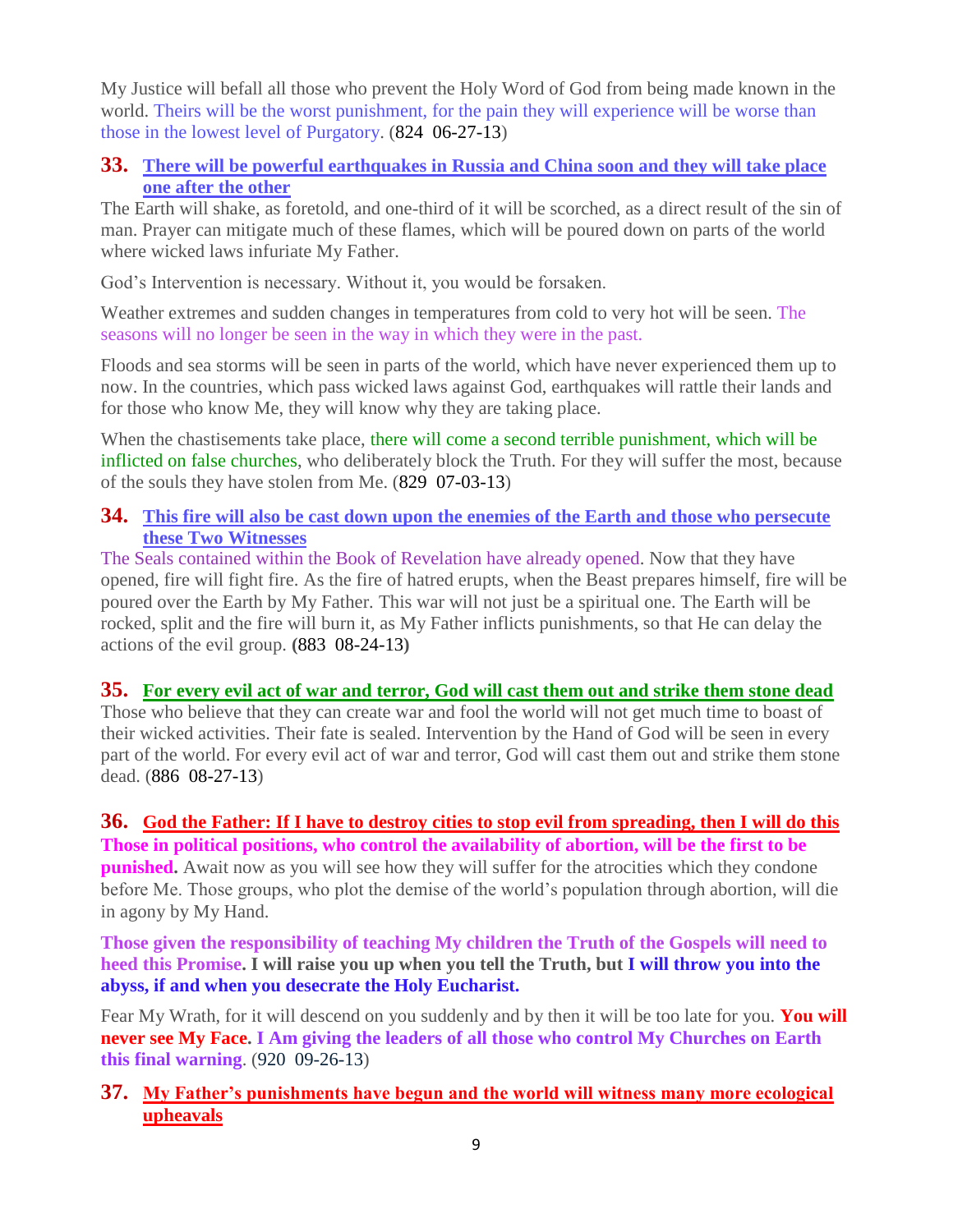My Father's Anger is great and woe to those who defy the Word of God, for they will be felled and trampled upon, as the final cleansing of the Earth will clash with the infestation of the Evil One – all at the same time. (961 11-12-13)

# **38. [Mother of Salvation: My Father will shake the world both physically and spiritually](http://www.thewarningsecondcoming.com/mother-of-salvation-my-father-will-shake-the-world-both-physically-and-spiritually/)**

My Father has many plans, which He will enact, in order to save every single child of His. These plans cover many miraculous events, including the pouring out of special Grace, revelations given to you through these Messages, to ensure that God's children do not stray along the wrong path, and many other interventions. Some of these interventions will be in the form of ecological punishments. When they become so constant, man will no longer be able to say that floods, earthquakes, tsunamis, volcanoes and hurricanes are caused by man's neglect of the Earth.

God is in control of the Earth, for He created it. He will decide its fate – no one else – for all Power belongs to Him… **My Father will shake the world both physically and spiritually**, while the plans and wicked deeds of the evil one flourish in every nation. Each act of desecration against God will be matched by His retaliations, which will wield an unbearable chastisement. Man's sin will be fought vehemently by my Father and man must never underestimate the Power of God. (1,037 02- 08-14)

### **39. [Earthquakes will be of such magnitude that they will be felt across multiple countries, at](http://www.thewarningsecondcoming.com/earthquakes-will-be-of-such-magnitude-that-they-will-be-felt-across-multiple-countries-at-the-same-time/)  [the same time](http://www.thewarningsecondcoming.com/earthquakes-will-be-of-such-magnitude-that-they-will-be-felt-across-multiple-countries-at-the-same-time/)**

When the time comes for Me to make Myself known, at My Second Coming, you will not recognize the world, for it will have changed so much… The Truth can be unbearable at times, but justice will be handed down, by My Father, upon those lands which desecrate His Word. All the punishments handed down by My Father will take place before My Second Coming. Cities will disappear, countries will be awash with the tides of My Father's Anger and earthquakes will be of such magnitude, that they will be felt across multiple countries, at the same time… Mountains will sink, lakes will merge with the seas and lands will be reduced by one third. Rainfall, which matches My Tears of Sorrow, because of the hatred in men's hearts, will be constant, until My Tears are wiped away, through the reconciliation of sinners, who will be converted.

Know now, that Gifts given to the world by My Mother, over the centuries, must be used to protect yourselves. Know also, that the Medal of Salvation – more powerful than any other – will be your defense against the lure of the Antichrist. (1,049 02-20-14)

### **40. [God the Father: Earthquakes will strike your cities](http://www.thewarningsecondcoming.com/god-the-father-earthquakes-will-strike-your-cities/)**

**Then man, arrogant and full of his own warped view of his abilities, will attempt to seek a new planet to find a new home for humanity, although this is impossible .**.. **Man will be the author of his own demise.** He will systematically destroy all that is sacred to Me.

Earthquakes will strike your cities and for every nation that condones the taking of life, **you will feel the wake of My Anger, as I strike your grievous and hateful hearts.** Those who seek remorse for this wrongdoing will be spared, but know that **not one nation amongst you will escape this chastisement.** (1,083 03-31-14)

## **41. [I will tear down the temples of these sects and stop them in their vile acts against God's](http://www.thewarningsecondcoming.com/i-will-tear-down-the-temples-of-these-sects-and-stop-them-in-their-vile-acts-against-gods-children/)  [children](http://www.thewarningsecondcoming.com/i-will-tear-down-the-temples-of-these-sects-and-stop-them-in-their-vile-acts-against-gods-children/)**

The poor sinners who are involved have sold their souls to the devil and to the outside they are a source of amusement, but hear Me now. They have only one master and this master has great power over them because they have given him the gift of their free will… The final battle for souls will be fought in every part of the world and it will be these groups, who will fight very hard to pull people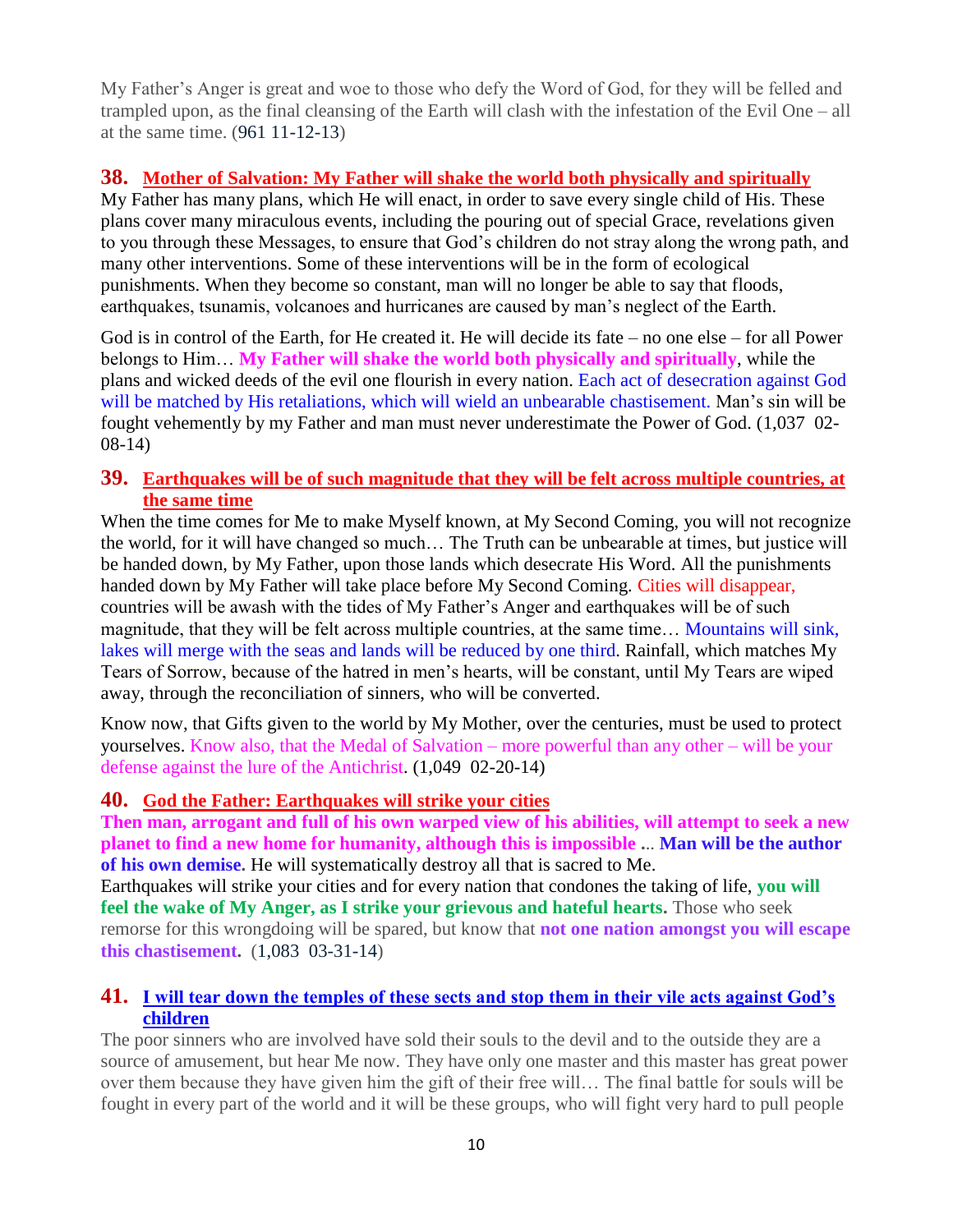away from Me and the final Salvation I bring to God's children. Because I love all – including those who have sacrificed their lives and their right to Eternal Salvation for the empty promises of the king of lies, My duty is to overcome all obstacles to reach them, so that I can save them... For every single soul who comes to Me searching for peace, from these groups – I will convert, ten times their number. **I will defeat the devil and I will take God's children, no matter what they have done, back from the brink of the abyss of Hell**... Never fear the power of the spirit of evil, once you trust Me completely. (1,145 06-15-14**)**

#### **42. [Those who interfere with the Will of God in His Plan to salvage souls will incur the](http://www.thewarningsecondcoming.com/those-who-interfere-with-the-will-of-god-in-his-plan-to-salvage-souls-will-incur-the-wrath-of-my-father/)  [Wrath of My Father](http://www.thewarningsecondcoming.com/those-who-interfere-with-the-will-of-god-in-his-plan-to-salvage-souls-will-incur-the-wrath-of-my-father/)**

When man is given a great gift, through the Divine Will of My Eternal Father, and then throws it back, My Father weeps. But when a man tries to stop, damage or intervene with My Plan to complete My Father's Covenant, to bring salvation to the world, he will suffer greatly for this. When a man believes in his own power over that of God, he will be rendered powerless. And, when a man embraces Me, just as Judas did, tells Me he loves Me, kisses Me on the cheek and then betrays Me, he is no better than he who handed Me over to My executioners**.** I bring humanity great graces in these times. I bring man great Gifts through this mission, and what does he do? He spits in My Face, so full of jealousy, spite and hatred does he have in his soul... I send prophets not to frighten you but to divulge the Truth, so that I can bring Eternal Salvation to all of you and, especially, those who are the most undeserving of all… Come. Listen to My Call – My Plan will be accomplished no matter how much you oppose it. The full truth of what it is that is necessary for you to reclaim your God-given right to your inheritance, will be made known soon. When I come with this news you must welcome it or forfeit your soul.  $(1,189 \ 08-14-14)$ 

#### **43. [I will intervene in ways which will astonish the world](http://www.thewarningsecondcoming.com/i-will-intervene-in-ways-which-will-astonish-the-world/)**

I know My Own and they know Me. They also know those who are of Me, just as they know those who do not come from Me. Those who are of Me are tender of heart, full of love for all sinners including My enemies, and full of humility for they know they are nothing without Me. Their souls are free of malice, spite, hatred and they suffer because of this. They shine like beacons, their souls full of the Light of God. It is this Light, which Satan and every fallen angel target with every kind of temptation. These are the souls who are most sought out by the evil one and in the times, which lie ahead, they will be swayed by lies. Some will fall away from the Truth completely. Others will cling to it but will struggle to do so, while those who have the Grace of the Divine Will of God in their hearts, will never forsake the Truth**.** The world will turn into a great battlefield, where confusion will reign, and it is the souls who are of Me, who will face the greatest trials. It is Satan's desire to take away from Me, those who know Me. These are the souls who are the closest to My Heart, for they represent the greatest prize. It will be such souls who will, should they fall into error, be paraded before Me by My greatest enemy. I will be mocked because of their betrayal and I will cry bitter tears of remorse for these poor children of God. But know this. I will fight for these souls. I will intervene in ways, which will astonish the world so that I can snatch them from the claws of deceit and they will know when I do this. On that day I will ask them again "Are you of Me or not?". Then they will know it is I, and I will reclaim them and take them into My New Kingdom. Those who remain strong, because of their unshakable faith in My Holy Word, will lead those who are of Me. It will be because of these souls – My Remnant – that My Mercy will extend far and beyond that which is visible to the eye… I now call out to those who know Me… Come to Me and do not fear for My Great Day will dawn unexpectedly and suddenly, and not one more tear will you shed for you will be united with the Divine Will of God for eternity. Accept My Love, My Blessings and My Great Mercy for when you do you can truly claim to be of Me. (1,198 08-28-14)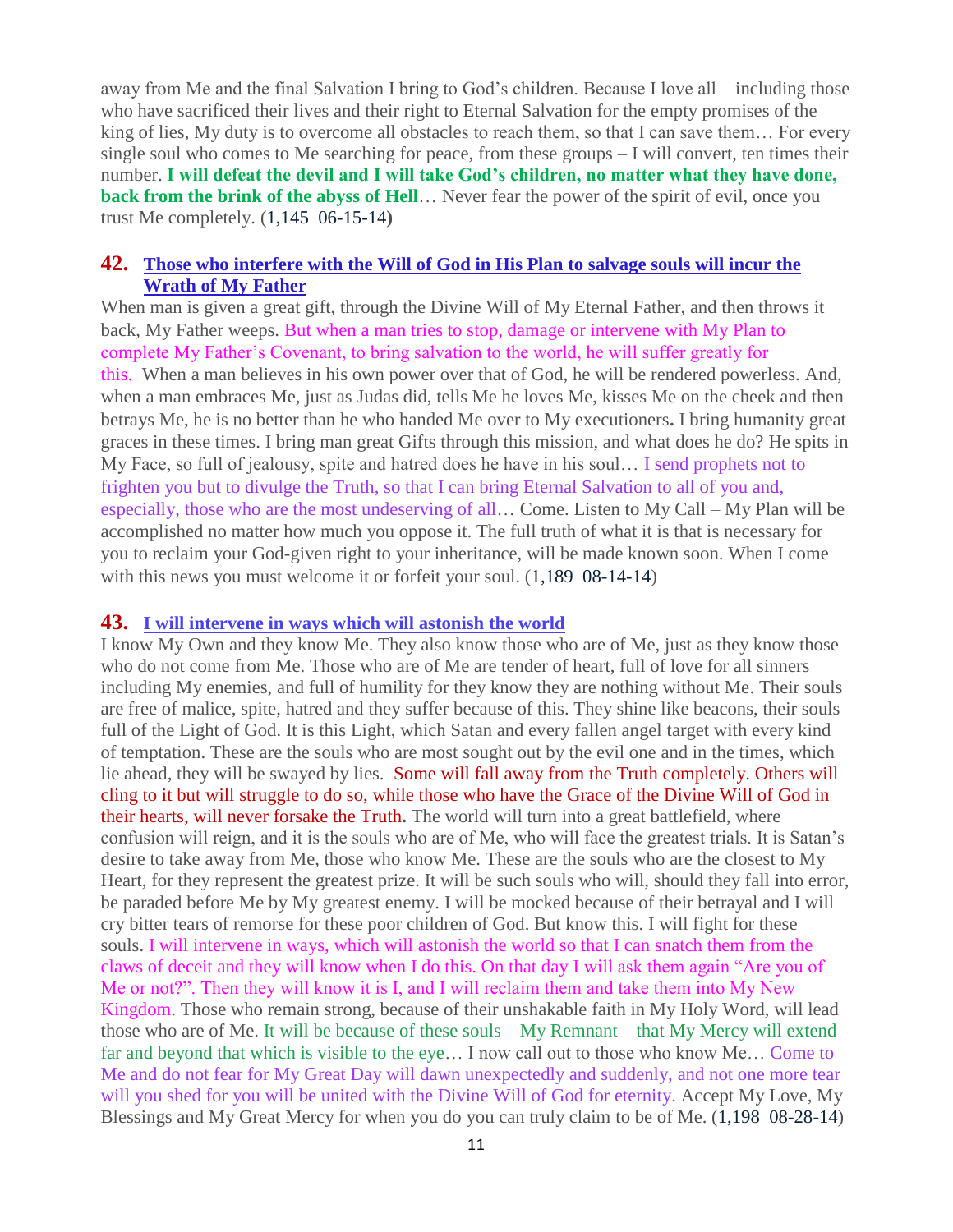### **44. [My Presence will shake the earth and the ground will tremble](http://www.thewarningsecondcoming.com/my-presence-will-shake-the-earth-and-the-ground-will-tremble/)**

When the time comes for My Second Coming, a great sound will be heard like the roar of thunder and the skies will be opened as if a great curtain has been lifted. I will appear in a great white light, brighter than the sun, and many people will be blinded by this Great Light, which will surround Me. The purer the soul, the clearer will be their eyesight, and they will rejoice when they see My Face. **My Presence will shake the earth and the ground will tremble. Then there will be a great**  stillness and My Voice will ring out as I declare that it is I, Jesus Christ. There will be great rejoicing on the part of those I will call out to - those who will have been blessed with My Great Mercy. **But, amidst the love and the joy, there will also be great sorrow and fear. Those who have nothing but hatred for Me will sink to their knees, groaning in pain and thrashing about**  in anger and fear at the sight of Me. Those who reach out to Me on that Day and beg Me to take them into My Merciful Arms, will be saved. I will reach out to the lowly, the lost as well as those who will be too weak to seek Me out. They need only whisper these words *'Jesus forgive me my sins'* and I will sweep them off their feet and into My Glorious Kingdom. (1,277 12-04-14)

#### **45. [Thunder and lightning will descend upon the Temple of the Lord](http://www.thewarningsecondcoming.com/thunder-and-lightning-will-descend-upon-the-temple-of-the-lord/)**

It pains My Eternal Father to see the depths to which man has fallen in the pursuit of anything that brings him pleasure. But, the day when the Holy Sacrifice ends, and the hour that the imposters desecrate My Altar, will be the final thorn by which they will pierce My Side. At the appointed time, thunder and lightning will descend upon the Temple of the Lord and it will come crashing down. Woe to the man who participates in this sacrilege for he will be cut off from every reprieve and he will fall into the abyss like a stone. No one will defend the man who desecrates My Altar then, for once the Hand of God descends like a heavy axe, they will realize the Truth. Many may have fallen away from God but, for the most part, many will still call out to Him seeking solace in His Arms. But, there will exist a core  $-$  a band of beasts  $-$  whose outward appearance disguises the wickedness, which lies within, who will urge, seduce and draw towards them the souls whose hardened hearts have made them the perfect cohorts in the plot to desecrate My Body. This is the group, foretold of long ago, who will try to destroy humanity. Their power will be limited, however, though it may seem great. My Father will only permit so much opposition against Me, His only begotten Son, for so long. (1,299 01-03-15)

### **46. [Good versus evil is a battle between God, My Eternal Father and Satan. It is that simple](http://www.thewarningsecondcoming.com/good-versus-evil-is-a-battle-between-god-my-eternal-father-and-satan-it-is-that-simple/)** For every grievous law passed by nations, which oppose the Laws of God, the forces of punishment will lash down upon them by the Hand of My Father. Every evil offense, carried out in defiance of the Laws of God, will be attacked and nations will suffer for their sins. There will be many storms, floods and earthquakes ahead.

For each insult against God will be met with fierce resistance so that, in time, the purification will be and can be fulfilled. Respect for God's Laws must be shown. When the respect is absent and when man flouts the Laws of God which corrupt humanity, the Anger of My Father will be unleashed. (530 08-29-12)

### **47. [The world is on the cusp of great change](http://www.thewarningsecondcoming.com/the-world-is-on-the-cusp-of-great-change/)**

Wickedness is derived from sin. Souls who succumb to sin must always try to redeem themselves quickly in My Eyes. Otherwise, sin festers and should you doubt the stranglehold that Satan has over souls, who are filled with hatred and violence, then you must know it is extremely difficult to free such souls from his control. Once Satan infests a soul, he will constantly torment that person until his mind, his deeds and his actions are in union with the evil one. The infested soul,